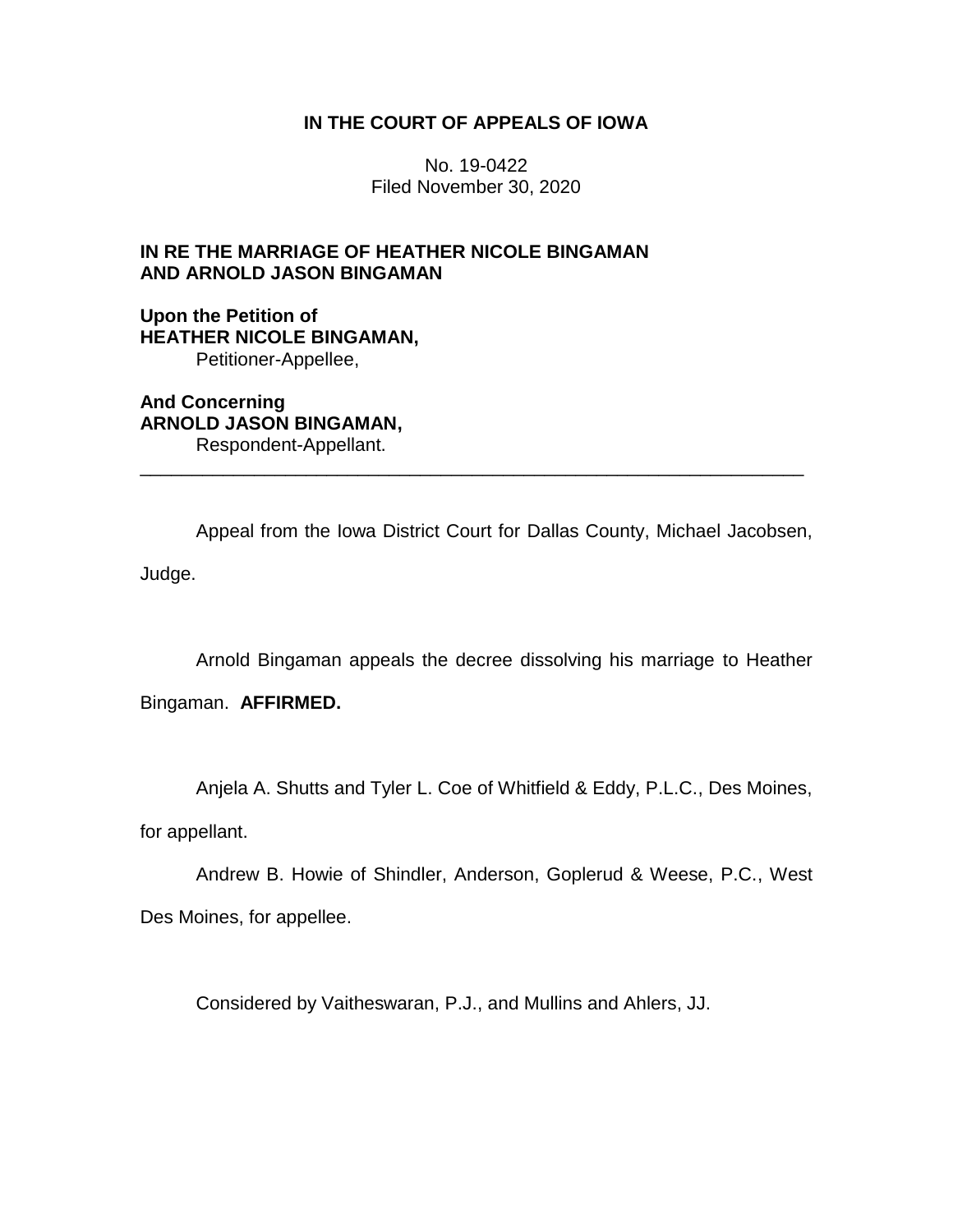#### **MULLINS, Judge.**

Arnold Bingaman appeals certain provisions of the decree dissolving his marriage to Heather Bingaman. Arnold argues the incomes of both parties were miscalculated for child- and spousal-support purposes, the district court miscalculated the value of allegedly dissipated assets, and he should not have been required to pay past-due taxes. Heather requests an award of appellate attorney fees.

### **I. Background Facts and Proceedings**

Arnold and Heather Bingaman were married in November 2000. The couple shares four children. Arnold owns and operates his own business. Heather worked outside the home prior to March 2008, but has not been employed outside the home since that time. Heather filed for dissolution in September 2017. The district court adopted a stipulation between the parties regarding custody of the children. The district court imputed the parties' incomes as \$36,000.00 for Heather and \$200,000.00 for Arnold "for the purposes of child support." Arnold was awarded the parties' marital home, lake property, and rental property. Heather was awarded the family farm.

After the district court's decree was filed, Arnold filed a motion to reconsider, enlarge or amend pursuant to Iowa Rule of Civil Procedure 1.904(2). The court reaffirmed its findings on the imputed income of each party but reduced Arnold's income and increased Heather's income by the amount of spousal support and modified the child-support award. The district court also reaffirmed its finding that Arnold was in contempt for failing to maintain assets, accounts belonging to the children.

2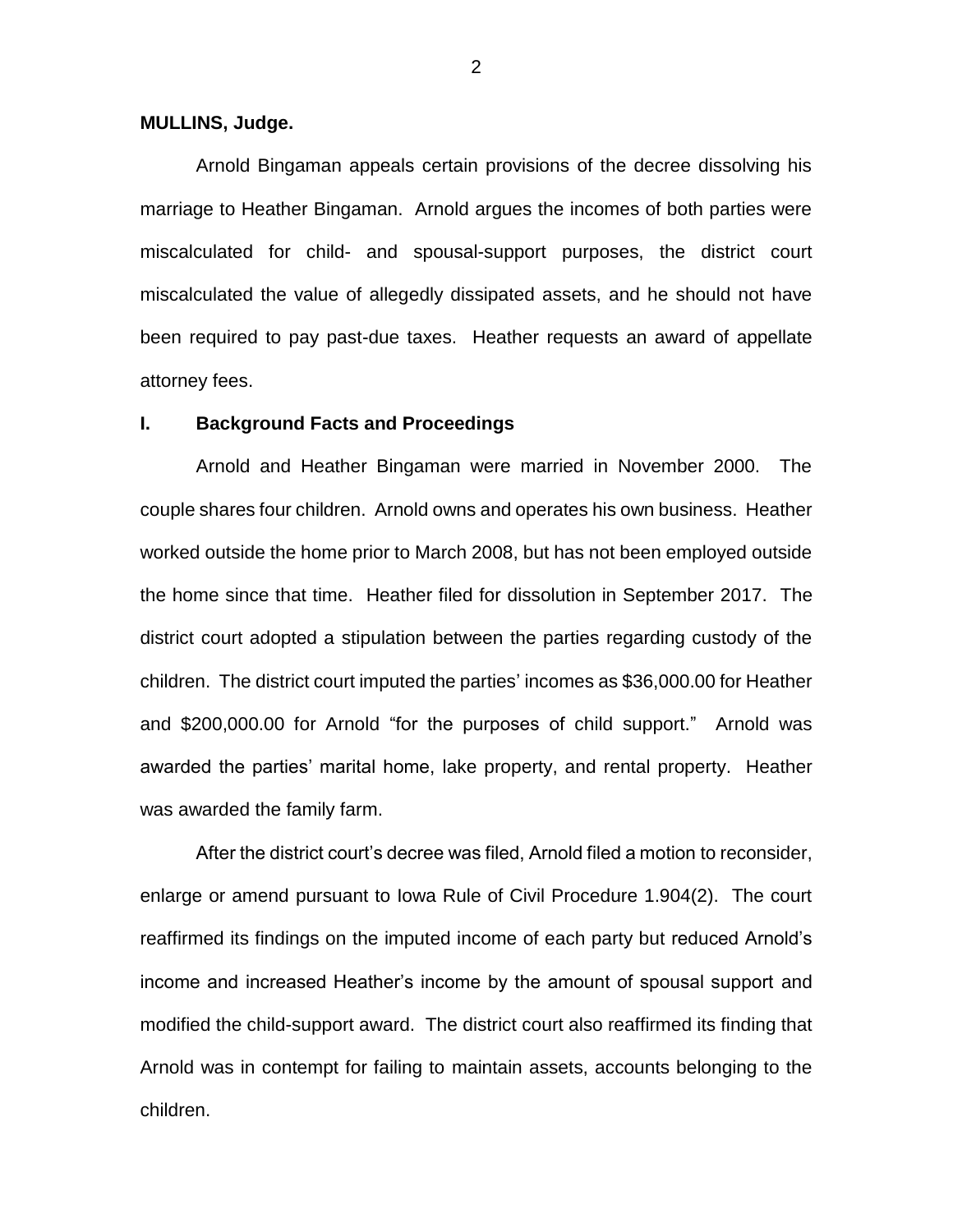Both parties filed applications for rules to show cause following the district court's ruling on Arnold's 1.904(2) motion. Among other things, the district court was presented with evidence that Arnold failed to pay property taxes on the farm beginning in 2015. Heather was forced to pay the back taxes and penalties to redeem the property following entry of the dissolution decree. After a hearing on the applications, the district court issued the following ruling.

Arnold, being in default of the Court's Order to Preserve Assets, shall pay to Heather one-half of the delinquent taxes and penalties Heather paid to redeem the farm. The delinquent taxes and penalties totaled \$17,939.00. Therefore, Arnold shall pay Heather \$8969.50 within sixty (60) days to satisfy his portion of the delinquent property taxes and penalties.

Arnold appeals and Heather requests appellate attorney fees.

## **II. Standard of Review**

Dissolution proceedings are equitable in nature and are reviewed de novo. *In re Marriage of Mauer*, 874 N.W.2d 103, 106 (Iowa 2016). "Although we give weight to the factual findings of the district court, we are not bound by them. But we will disturb a district court determination only when there has been a failure to do equity." *Id.* We give particular weight to a district court's determinations on witness credibility. *In re Marriage of Fox*, 559 N.W.2d 26, 28 (Iowa 1997).

### **III. Discussion**

## A. Income Calculations and Support

Arnold argues the district court miscalculated the incomes of both parties in awarding spousal and child support. He argues the spousal-support award failed to account for the income Heather would receive from the farm, the district court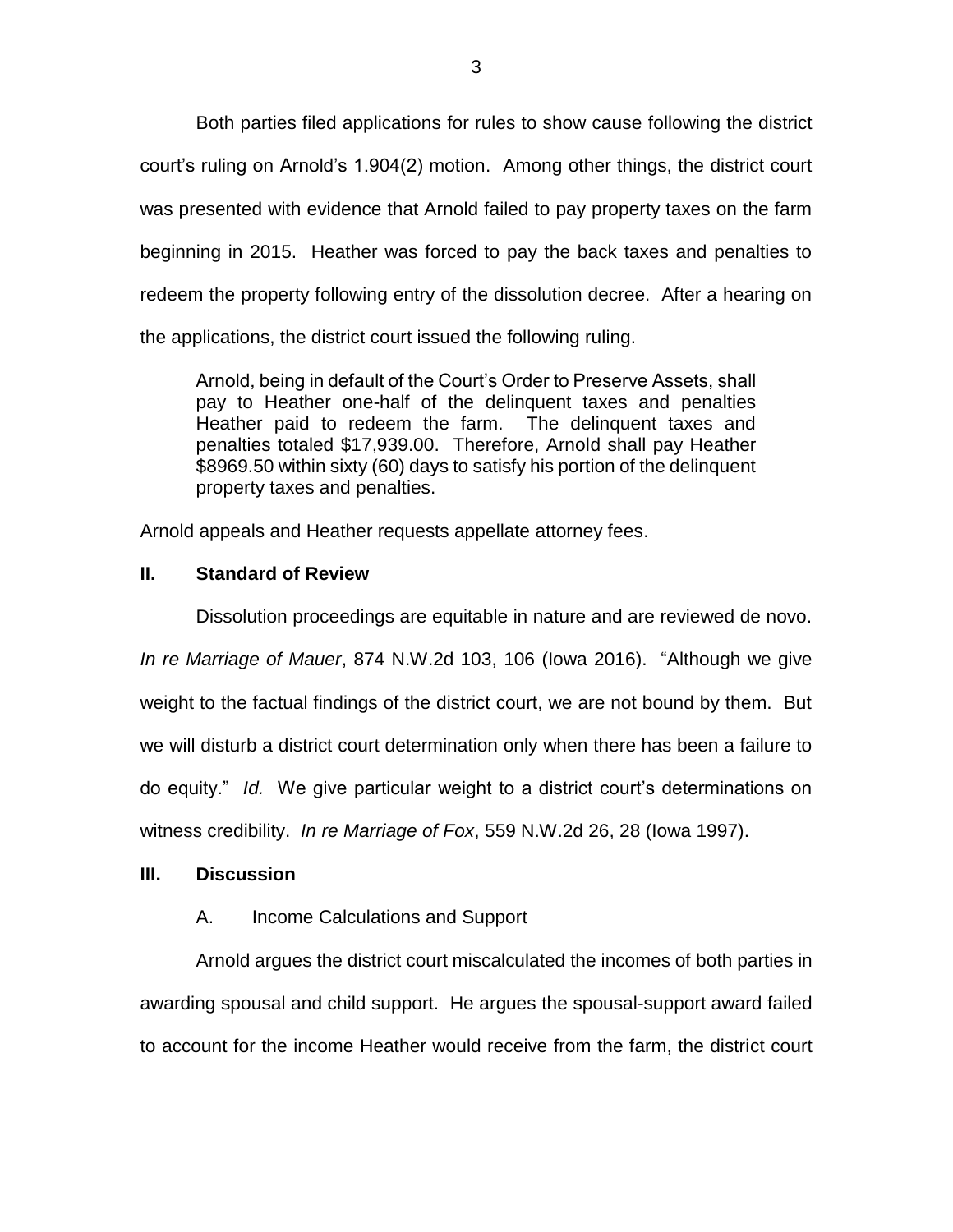ignored expert testimony regarding Heather's earning capacity, and the court miscalculated Arnold's income.

Iowa courts may award spousal support in dissolution proceedings after considering several factors. Iowa Code § 598.21A(1) (2017). Included among those factors is "the earning capacity of the party seeking maintenance." *Id.* § 598.21A(1)(e). Our supreme court is mindful of situations in which one spouse has been a homemaker because "the economic consequences of absence from the workplace can be substantial." *In re Marriage of Gust*, 858 N.W.2d 402, 410 (Iowa 2015). "In determining need, we focus on the earning capability of the spouses, not necessarily on actual income." *Id.* at 411. "In order to establish earning capability for persons without work experience or who are arguably unemployed, the parties may use vocational and other experts to assist the court in making a determination." *Id.*

Child support is calculated using the guidelines adopted by statute for the purpose of providing for the best interests of the children. Iowa Code § 598.21B; Iowa Ct. R. 9.3(1). There is a rebuttable presumption that application of the guidelines produces the correct amount of child support. Iowa Ct. R. 9.4. The first step in applying the guidelines is to determine the gross monthly income of each parent. Iowa Ct. R. 9.14(1). "'Gross monthly income' means reasonably expected income from all sources." Iowa Ct. R. 9.5(1).

The district court imputed \$36,000.00 for Heather and calculated Arnold's income was \$200,000.00 "for the purposes of child support."

Spousal Support. Heather was awarded the Farm Property and the income associated with the farm. The [Conservative Reserve program (CRP)] and Rent Payments are not due until October, 2019.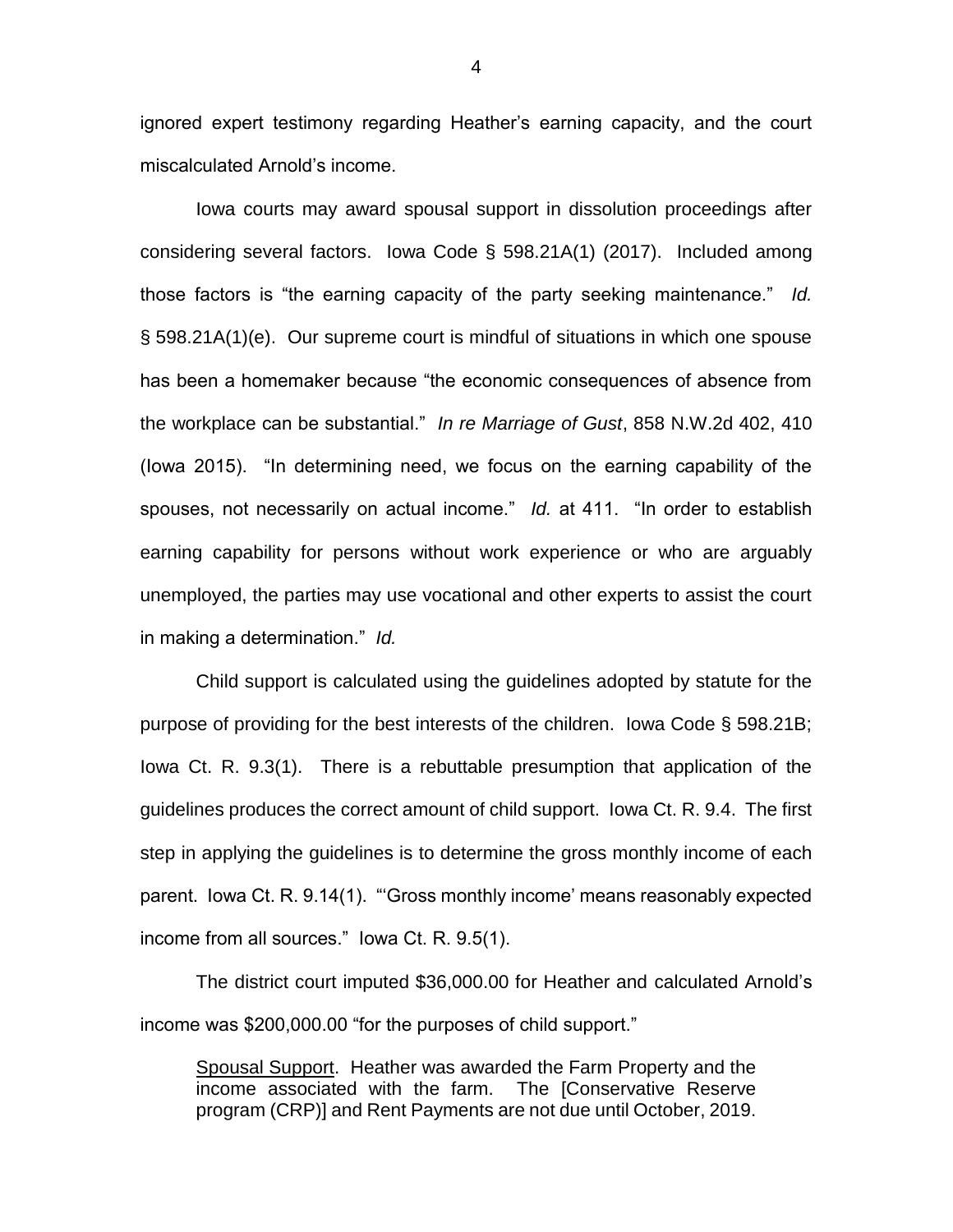The farm income from the CRP and Rent Payments are part of the property division and are not spousal support. Heather will be entering the workforce after a 10 year absence as a homemaker. Heather shall be awarded spousal support for a period of time to assist her in reentering the workforce and building up her experience and income to support herself. Arnold shall pay Heather \$3,000.00 per month beginning January 1, 2019 through October 1, 2019. Beginning November 1, 2019 Arnold shall pay Heather \$1,000.00 per month through October 1, 2021 at which time the spousal support payments shall terminate.

The court did not modify the spousal-support award following post-trial motions.

Child support was modified following post-trial motions. The decree filed in

January 2019 failed to account for the spousal-support award and farm income

that Heather would receive. Following Arnold's motion to enlarge, the court

adjusted the incomes of both parties to reflect the spousal-support and property-

division awards:

a. Child Support should be calculated using Arnold's Income of \$65,000.00 in self-employment income (the three year average) and \$135,000.00 taxable income (interest, dividends, rent, farm income, and the expenses paid by his business) not subject to self-employment taxes. Heather's income is \$36,000.00. Arnold's income should be reduced by \$36,000.00 annually to reflect spousal support paid to Heather. Heather's income is increased by \$36,000.00 annually to reflect the receipt of child support.

b. Beginning October 1, 2019. Arnold's income is \$65,000.00 in self-employment income and \$90,529.00 in taxable income not subject to self-employment tax. Heather's income is \$36,000.00 in employment income and \$44,471.00 in taxable income (CRP payments, Rent Payment less real estate taxes and expected allowable expenses as reflected on the 2017 tax return). Arnold's income would need to be reduced \$12,000.00 per year to reflect spousal support paid, and Heather's income would increase \$12,000.00 per year to reflect spousal support received.

Arnold was ordered to pay child support at the monthly rate of \$622.56 for four

children beginning January 1, 2019. That rate reduced to \$348.00 on October 1,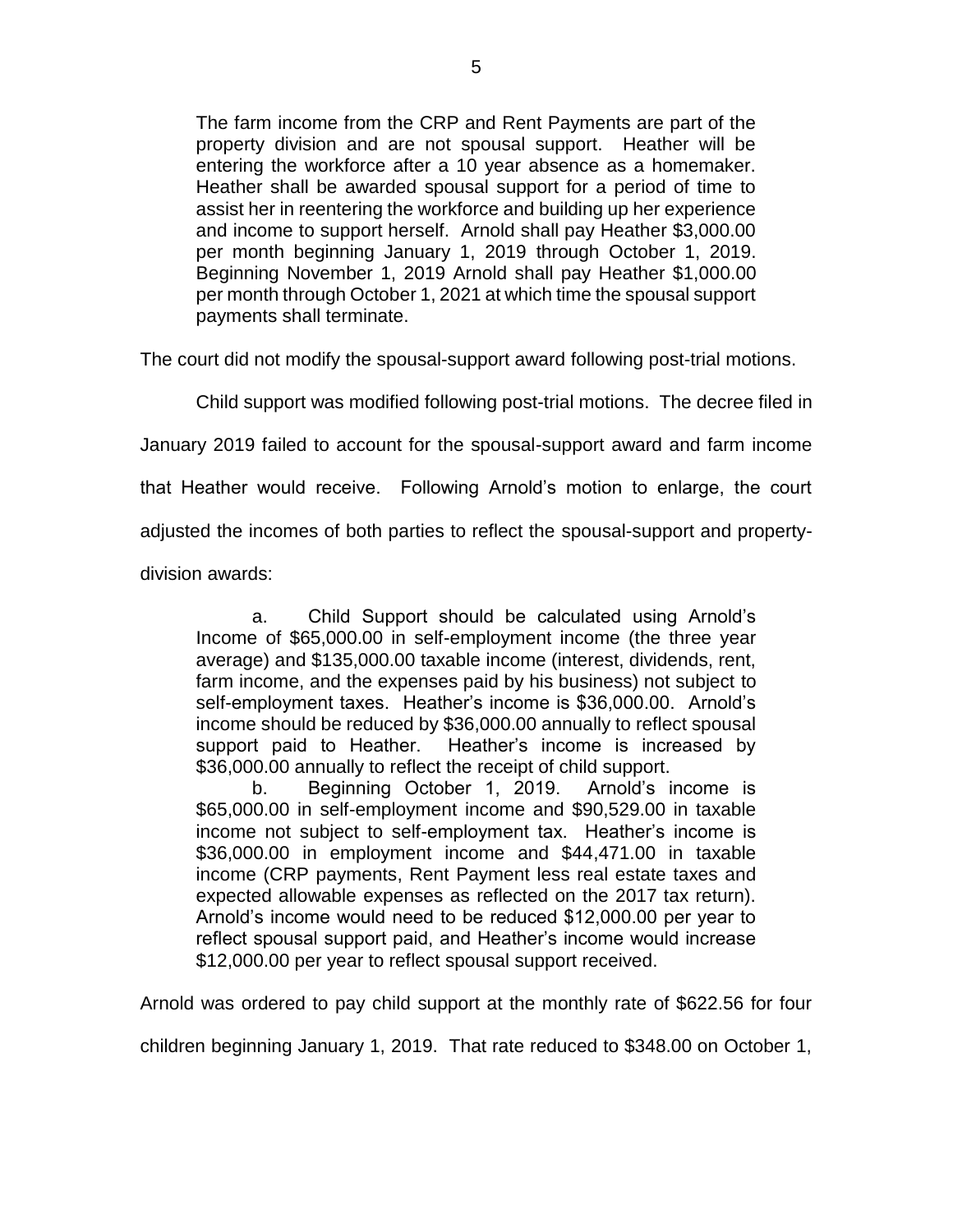2019. The monthly rate will reduce further as children reach adulthood as follows: \$311.51 for three children, \$270.26 for two children, and \$190.90 for one child.

In Heather's last year of employment in the insurance industry, she earned \$46,357.00. Expert testimony regarding Heather's earning capacity ranged from \$36,000.00 to \$60,000.00 annually based on employment in that industry. In order to earn a higher income, she would need to obtain an insurance license. Heather testified she also considered becoming a substitute teacher or classroom worker to accommodate the children's schedules and avoid childcare costs. The district court noted "Heather's education level and prior experience in the insurance field would allow her to obtain employment with a higher income than working as a substitute teacher or paraprofessional. Many parents work fulltime and parent school age children."

Although she may have an earning capacity reaching \$60,000.00 eventually, no evidence was presented that she would be able to reach that income level immediately upon entering the workforce. Furthermore, the language used in the court's award shows the court considered the farm income, Heather's expected reentry into the workforce, and expert testimony. The spousal-support award is limited in duration and reduces over time, as Heather's income from traditional employment is expected to increase. On our de novo review, we agree with the district court's calculation of Heather's income.

6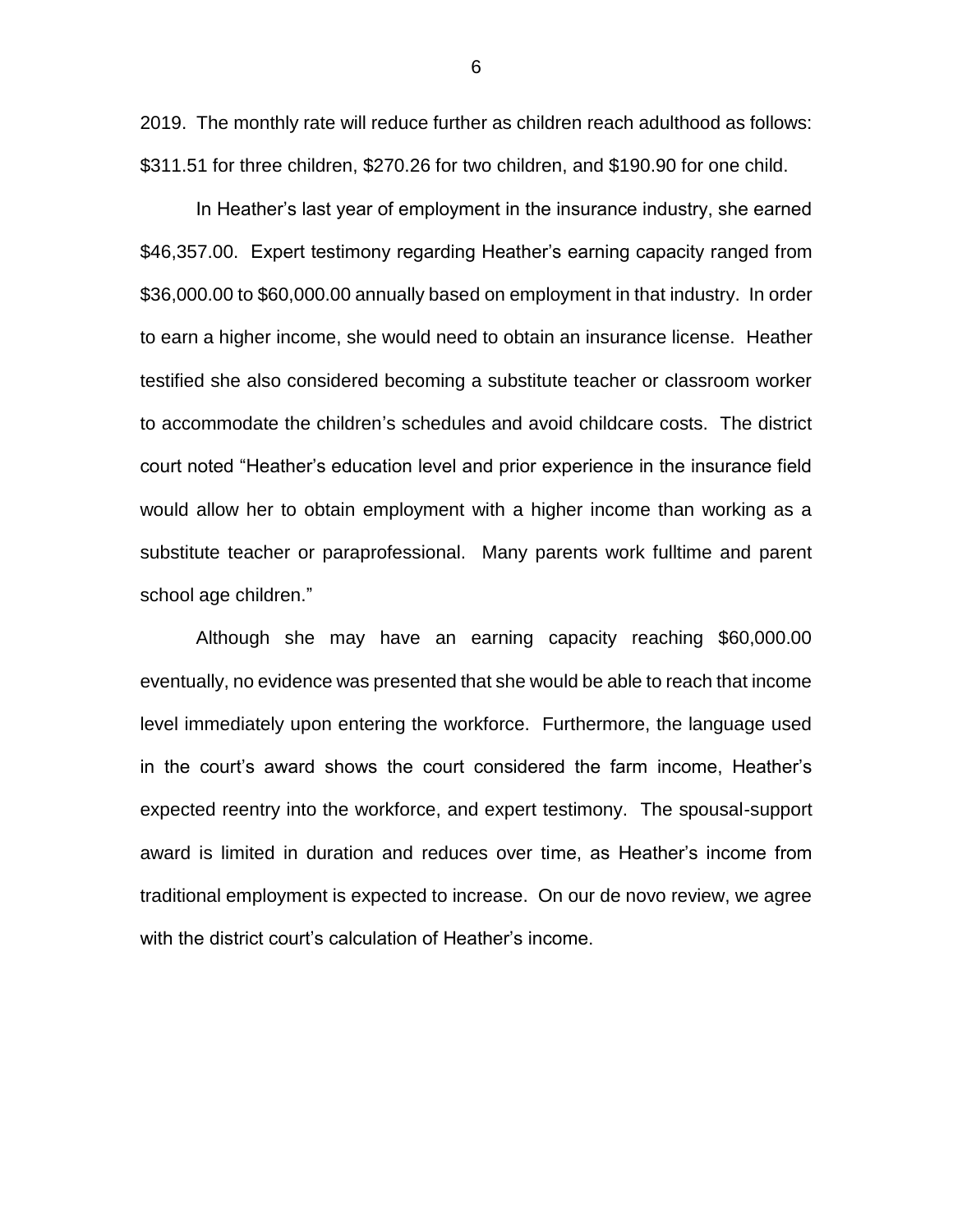The district court specified its calculation of Arnold's income in the order on the motion to enlarge. The district court averaged Arnold's business income in 2015; and business, farm, and investment income in 2016 and 2017. 1

$$
$186,585.00
$$
  
\$214,409.87  
+\$230,319.03  
\$631,313.90 / 3 years = \$210,437.97.

Arnold's average income was then reduced based on his testimony that his "2018 income would be less than previous years." The court reduced the average by \$10,437.97, ultimately finding his income was \$200,000.00. The record shows that Arnold received a traditional income from his company and more than \$6000.00 per month for payment of expenses including insurance, gas, cell phone service, and other costs. Arnold's expert testified that by October 31, 2018, his income was \$130,000.00 inclusive of all funds available to him through the business. Even though Heather would receive an equitable share of the parties' financial resources, we have no evidence that dividend payments from the Edward Jones investments would stop altogether. Arnold will also receive rental income from a property rented by his brother.

On our review of the record, we agree with the district court that Arnold's income was \$200,000.00 per year for the purposes of spousal and child support through September 2019. We further find that in its ruling on the motion to amend, the court properly calculated support starting October 1, 2019, after expressly excluding farm income from Arnold and including farm income to Heather. We

 $\overline{a}$ 

 $1$  The records of Arnold's income were highly contested throughout proceedings. The calculation of his income in 2015 is limited to the business income because Arnold's 2015 tax return was not provided to the court.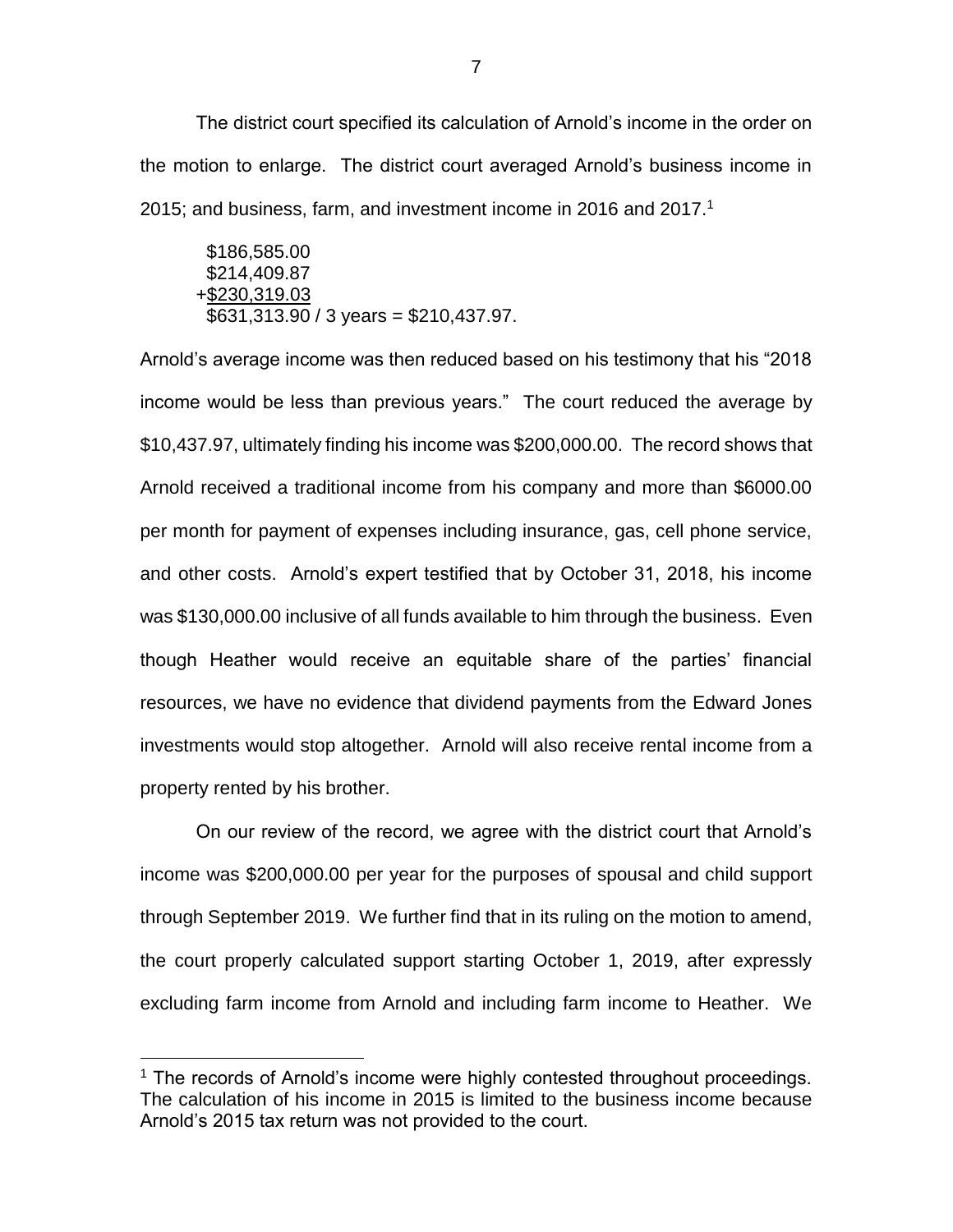further find the court's ruling concerning spousal support is equitable and supported by the evidence of Heather's transition back into the workforce.

B. Asset Dissipation

Arnold argues the district court double counted certain assets in determining the amount awarded to Heather in the division of assets and liabilities. Heather argues the dissipation calculation and remedy are correct.

Dissipation of assets may be considered for an equitable distribution of property upon dissolution. *In re Marriage of Fennelly*, 737 N.W.2d 97, 104 (Iowa 2007). Courts employ a two-part test to determine whether assets have been dissipated, "(1) whether the alleged purpose of the expenditure is supported by the evidence, and if so, (2) whether that purpose amounts to dissipation under the circumstances." *Id.* (quoting Lee R. Russ, *Spouse's Dissipation of Marital Assets Prior to Divorce as Factor in Divorce Court's Determination of Property Division*, 41 A.L.R. 4th 416, 421 (1985)). In the first part, a court must ask "whether the spending spouse can show how the funds were spent or the property disposed of by testifying or producing receipts or similar evidence." *Id.* For the second part, courts consider factors including:

(1) the proximity of the expenditure to the parties' separation, (2) whether the expenditure was typical of expenditures made by the parties prior to the breakdown of the marriage, (3) whether the expenditure benefitted the "joint" marital enterprise or was for the benefit of one spouse to the exclusion of the other, and (4) the need for, and the amount of, the expenditure.

*Id.* (citations omitted). "Courts may also consider '[w]hether the dissipating party intended to hide, deplete, or divert the marital asset.'" *Id.* (quoting *Kondamuri v. Kondamuri*, 825 N.E.2d 939, 952 (Ind. Ct. App. 2006)). Debt acquired by one party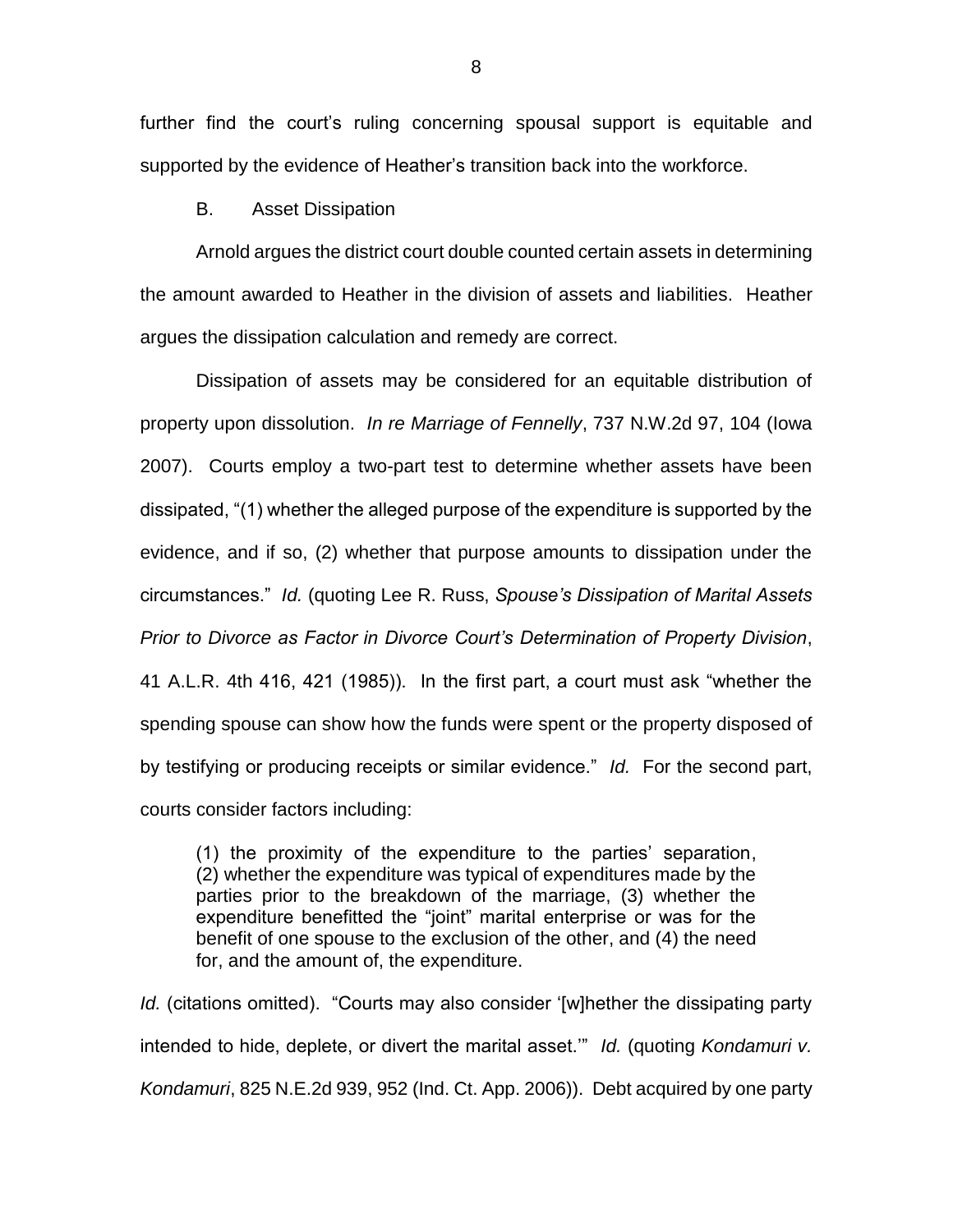over several years may be classified in part as waste, and in other part legitimate expenses. *Id.* at 105–06. Debt classified as waste is set aside as debt for the spending party and is not considered in the distribution of property. *Id.* at 106.

The relevant assets are financial. The district court found as follows:

20. Arnold dissipated assets in violation of the court's order. Specifically dissipating the following assets totaling, \$294,200.10:

- a. Charge reversals Scheels Credit Card \$40,995.
- b. UTMA Accounts  $$3,462.00 \times 3 = 10,386.00$ .
- c. CRP Payments in the amount of \$47,291.00.
- d. Cash Rent Payments in the amount of \$5,035.00.
- e. Wells Fargo Checking \$62,000.00.
- f. Two checks from safe  $$34,141.10<sup>[2]</sup>$
- g. Edward Jones [ ] \$94,352.00.

Arnold initially argues the Scheels credit card debt in the name of his business was counted twice—once as debt set aside to Heather and again as a dissipated asset awarded to Arnold. Arnold argues this is in violation of the rule set out in *Fennelly*. *See id.* At first glance, the debt does appear twice in the property division. However, the facts of this case are distinguishable. In *Fennelly*, the debt was acquired by the husband and was partially waste and partially legitimate, and the part that was waste was awarded to the husband. *Id.* at 105– 06. Here, Heather incurred \$40,995.00 of marital debt using the Scheels card and paid it using marital funds, a practice that had been a pattern during the last several years of the marriage. Arnold, unhappy with her charges, convinced the credit card company the charges on the business credit card were fraudulent and convinced it to reverse all payments as allegedly fraudulent. She was then

 $\overline{a}$ 

 $2$  Arnold did not raise an argument regarding the two checks from the safe in his brief; he merely deemed the district court's finding erroneous. Without further development and reference to supporting legal authority, we deem argument on the asset waived. *See* Iowa R. App. P. 6.903(2)(g)(3).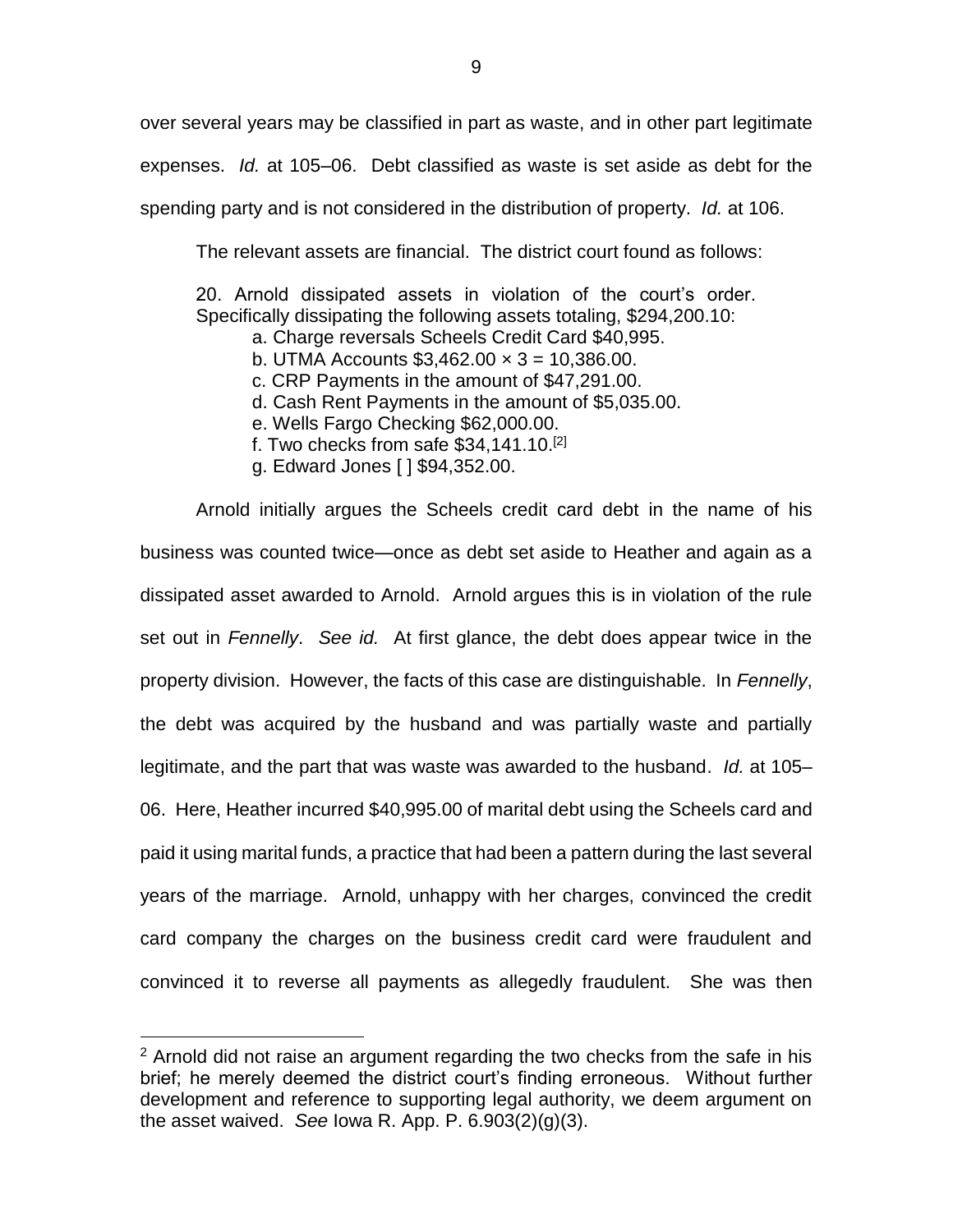required to pay that debt herself, while Arnold's business account was refunded the entire amount. In fact, Arnold testified it covered costs of personal expenses and softball equipment. The district court ordered Heather to pay the credit card debt, and found the amount the credit card company had refunded to Arnold had been dissipated by him. The district court did not count this debt twice, as argued by Arnold. Instead, it made an equitable distribution by ordering that the dissipated credit card refund was awarded to Arnold, while Heather was assigned the debt.

Arnold argues the UMTA funds were not dissipated because they were used to pay for a family vacation, which was a customary pre-dissolution activity for the family. He argues the history of family vacations should have led the district court to find the UMTA funds were not dissipated. *See In re Marriage of Kimbro*, 826 N.W.2d 696, 702–03 (Iowa 2013). Arnold produced records that the accounts were closed and testified he used the funds to pay for a spring break vacation in the spring of 2018 but did not provide any documentation to corroborate his testimony. The district court ordered the parties to maintain the funds in the UMTA accounts on September 8, 2017. Arnold then closed the accounts on October 31, 2017, alleging he needed the funds to pay for a new furnace for the home. He then used the funds for the 2018 spring break vacation and had not reopened and reimbursed the accounts by the time of trial. In the absence of any receipts or bank records, Arnold's inconsistent statements over time about how the funds were spent and his intent, or lack thereof, to reimburse the accounts raise questions about the credibility of his testimony on this issue. Arnold has not met his burden to demonstrate how the funds were spent. *See Fennelly*, 737 N.W.2d at 104. Even if the vacation was a customary practice for the family and necessary

10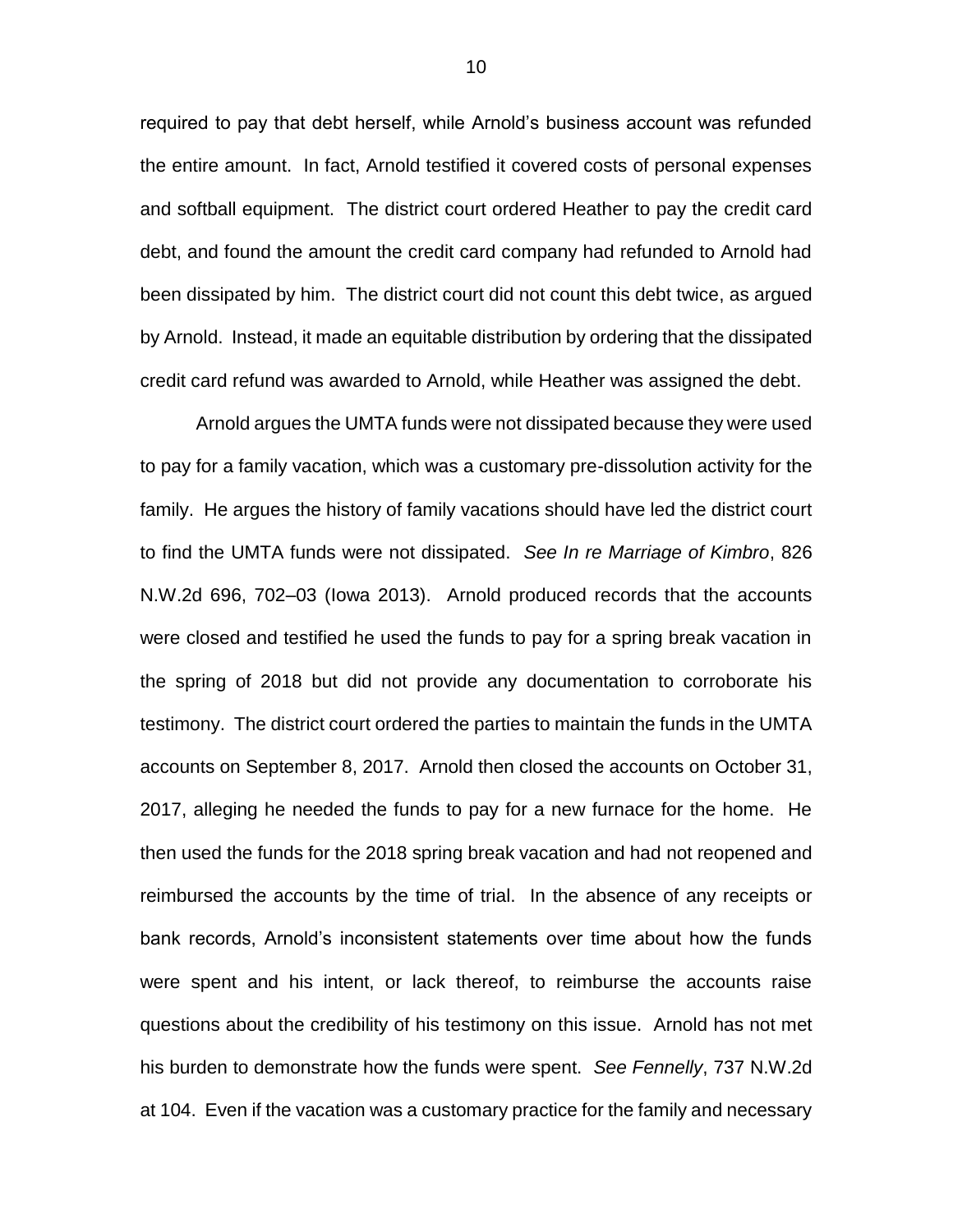for the mental health and wellbeing of the children, Arnold violated the court order when he used the UMTA funds following the district court's order for maintenance.

Arnold also argues the CRP payments and cash rent were counted twice in error. Arnold testified the CRP payments were deposited in part into a farm account and would be used to pay taxes on the farm. He testified that remaining CRP funds were used to pay other farm expenses. But, in his brief on appeal, Arnold argues the payments and rent were put into an account at the University of Iowa Credit Union and are fully accounted for. However, following the dissolution, Heather learned that property taxes had not been paid on the farm since 2015 and was forced to pay \$17,939.00 to redeem the property. Arnold properly argues that funds must be accounted for to satisfy the evidentiary prong of the dissipation test. *See id.* In this case, the record contains evidence that the majority of the CRP funds were deposited into University of Iowa Credit Union Account. The account records end with entries on November 30, 2018, and do not show how the funds were spent. Furthermore, even though Arnold testified the CRP funds would be used to pay property taxes on the farm, they obviously were not. Moreover, the record shows Arnold deposited only \$32,000.00 out of \$47,291.00 in CRP payments and \$5035.00 in cash rent. Because there is no record of the remaining funds, Arnold has not carried his burden to show his expenditures and satisfy the evidentiary prong. *See id.*

Arnold argues the district court improperly found he dissipated \$62,000.00 from Wells Fargo accounts, insisting \$47,000.00 of that sum was actually cash in the safe that the district found was not dissipated and the remaining \$15,000.00 was used to construct a building for his business. Arnold testified he withdrew a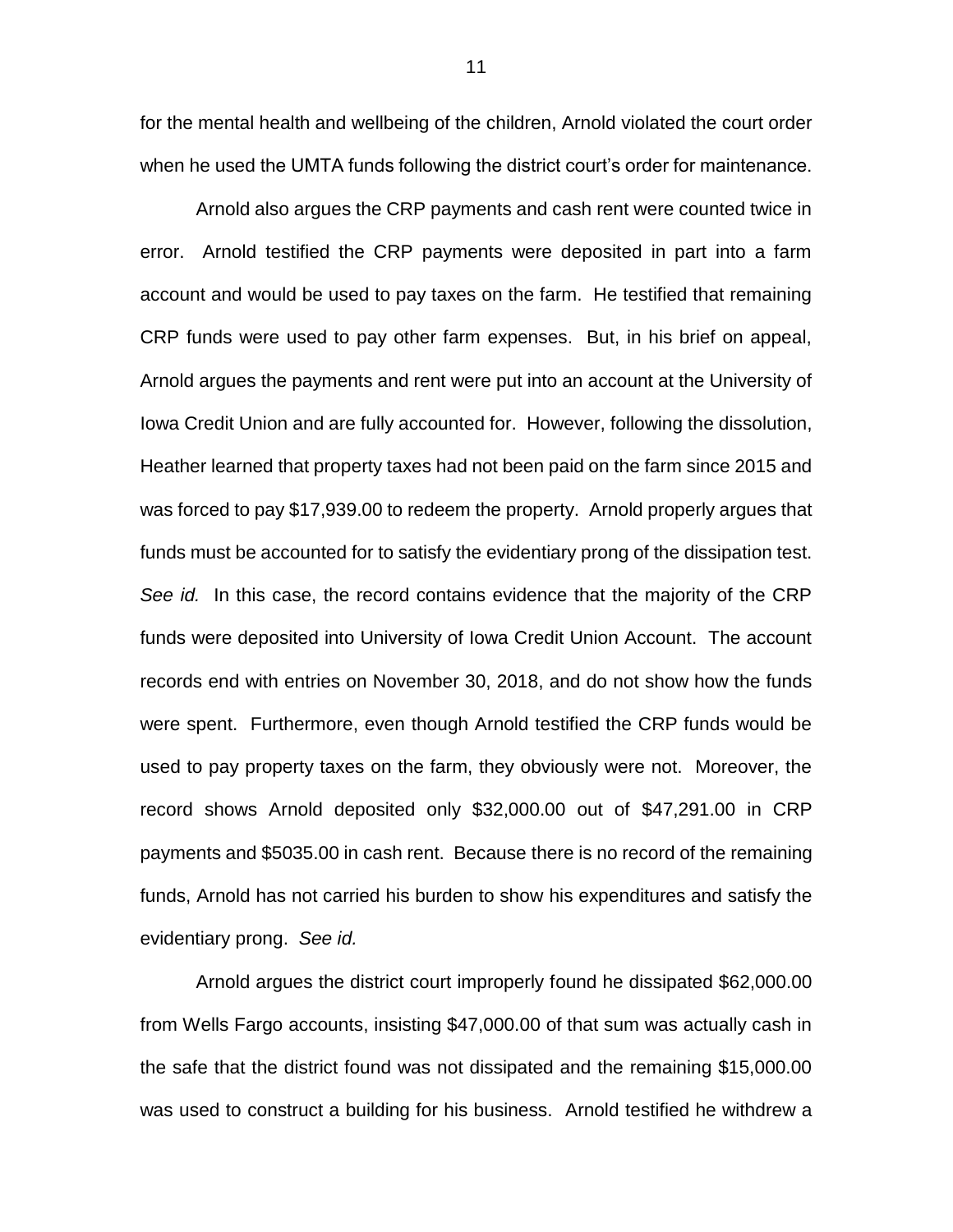total of \$62,000.00 from his Wells Fargo checking account in August 2017. He testified both that he had no record of where the money went and that \$30,000.00 was used to purchase a cashier's check that was eventually cashed by Arnold. On cross-examination, Arnold indicated a photo of his personal safe was the only documentation that he was able to produce regarding the portion that was cashed and placed in his safe. There is nothing in the record, other than Arnold's testimony, to prove how the \$62,000.00 was spent. Arnold's testimony was inconsistent and did not account for the entire sum withdrawn in August 2017. Arnold has not met his burden to satisfy the evidentiary prong. *See id.*

Arnold argues the district court also erroneously found more than \$94,000.00 transferred from his Edward Jones account to his business account at Wells Fargo was dissipated. When asked about funds transferred from the Edward Jones account on August 24 and September 1, 2017, Arnold testified he needed the funds for business purposes.

Because Heather was frauding money from my business account into her personal Scheels account that I had nothing to do with. . . . But I needed money to pa[y] for materials and contractors and run a business, and I moved all . . . of the money out of there and close the Edward Jones account down and operate there.

Assuming the transfer of funds from Edward Jones accounts to the Wells Fargo business accounts was a customary practice for the couple, Arnold still needs to show how the money from Edward Jones was spent on "legitimate household and business expenses." *See id.* at 106. The record shows the funds were transferred into an account at Wells Fargo. However, there is no complete record of how the funds were spent. Arnold's argument the record shows the funds were "transferred into the Wells Fargo business account *to be used* for legitimate business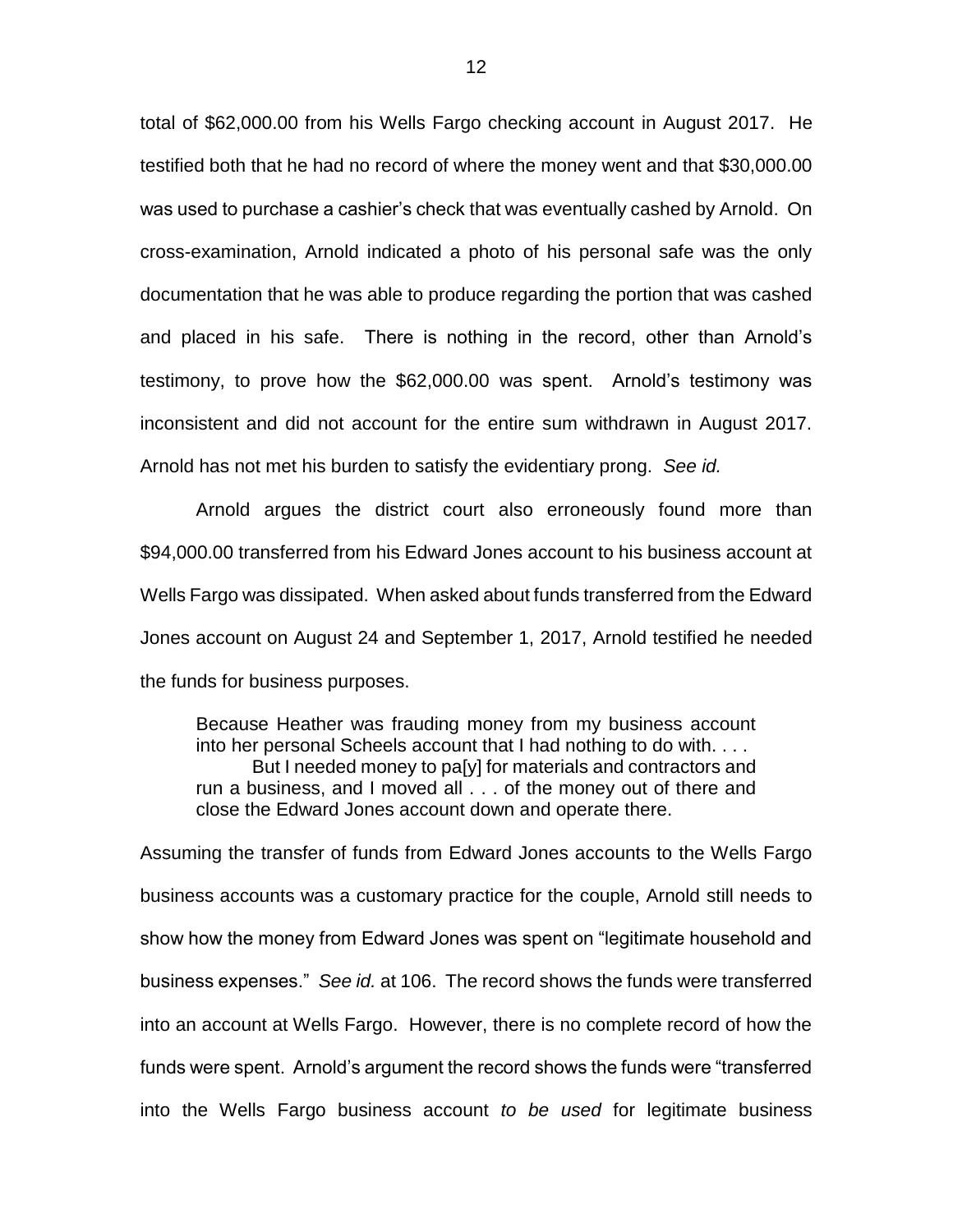expenses" misses the mark. Furthermore, Arnold places the burden of showing how the funds were spent on Heather. In fact, after Heather identified the assets allegedly dissipated, the burden shifted to Arnold to meet the two-prong test pronounced in *Fennelly*. *See Kimbro*, 826 N.W.2d at 701. Arnold has failed to meet his burden. *See Fennelly*, 737 N.W.2d at 104.

## C. Past-Due Taxes

Pursuant to the dissolution decree, Heather was awarded the Union County farm "free and clear of any claim of Arnold." She became solely responsible for taxes but quickly discovered the property taxes had not been paid since 2015. The property was sold at a tax sale in June 2017. Heather redeemed the property in March 2019 for \$20,748.00, including \$17,939.00 in back taxes. In July 2019, the district court held a hearing on applications for rule to show cause from both parties. In its order following the hearing, the district court found both parties were responsible for and aware of the duty to pay property taxes. The parties had a practice of Arnold telling Heather when to write the check from the farm checking account. "Arnold and/or Heather failed to notify the Union County Treasurer of a current address which led to notices of delinquency not being received by them. The Union County Farm was a hotly contested asset during the dissolution of marriage action and each party desired to be awarded the farm." Although there was no contempt finding, Arnold was found in default of the order to preserve assets filed in September 2017. He was ordered to pay Heather \$8969.50, half the delinquent taxes and penalties. Arnold appeals, arguing the order to preserve assets was not extant during the time the taxes were delinquent and penalties accrued.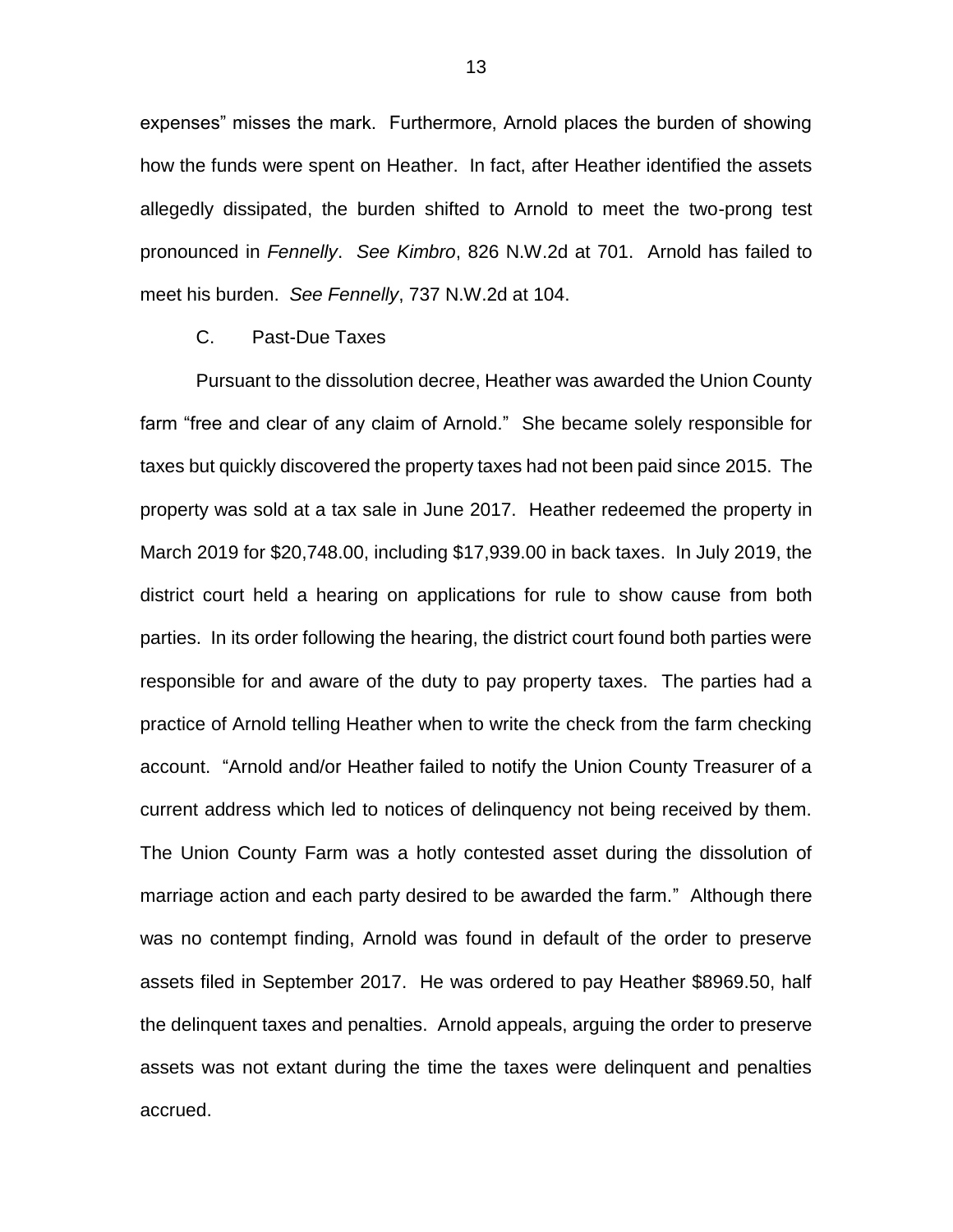"Our standard of review in contempt actions appears somewhat unique. If there has been a finding of contempt, we review the evidence to assure ourselves that the district court's findings are supported by substantial evidence. The district court's legal conclusions are reviewed for errors of law." *In re Marriage of Swan*, 526 N.W.2d 320, 326–27 (Iowa 1995). "A different standard of review exists on appeals from the trial court's refusal to hold a party in contempt under a statute that allows the trial court some discretion." *Id.* at 327. "The trial court here had broad discretion and 'unless this discretion is grossly abused, the [trial court's] decision must stand." *Id.*

Iowa Code section 598.23(1) gives a district court discretion to determine whether a party is in contempt and impose a remedy. "If a person against whom a temporary order or final decree has been entered willfully disobeys the order or decree, the person may be cited and punished by the court for contempt . . . ." Iowa Code § 598.23(1). Thus, we will review the facts of this case to determine whether the district court grossly abused its discretion. *Swan*, 320 N.W.2d at 327. "It is possible for a party to be in default of an obligation without being in contempt" if that party is in default of a court-ordered obligation. *Farrell v. Iowa Dist. Ct.*, 747 N.W.2d 789, 791–92 (Iowa Ct. App. 2008). The statutory language requires that an alleged contemnor must disobey "a temporary order or final decree" for punishment to be imposed pursuant to section 598.23. Iowa Code § 598.23(1).

The order to preserve assets filed in September 2017 specifically barred both parties from "selling, giving away, encumbering, destroying, removing from the family home, or in any other manner disposing of any personal or real property" without prior permission of the district court. Failing to pay property taxes, and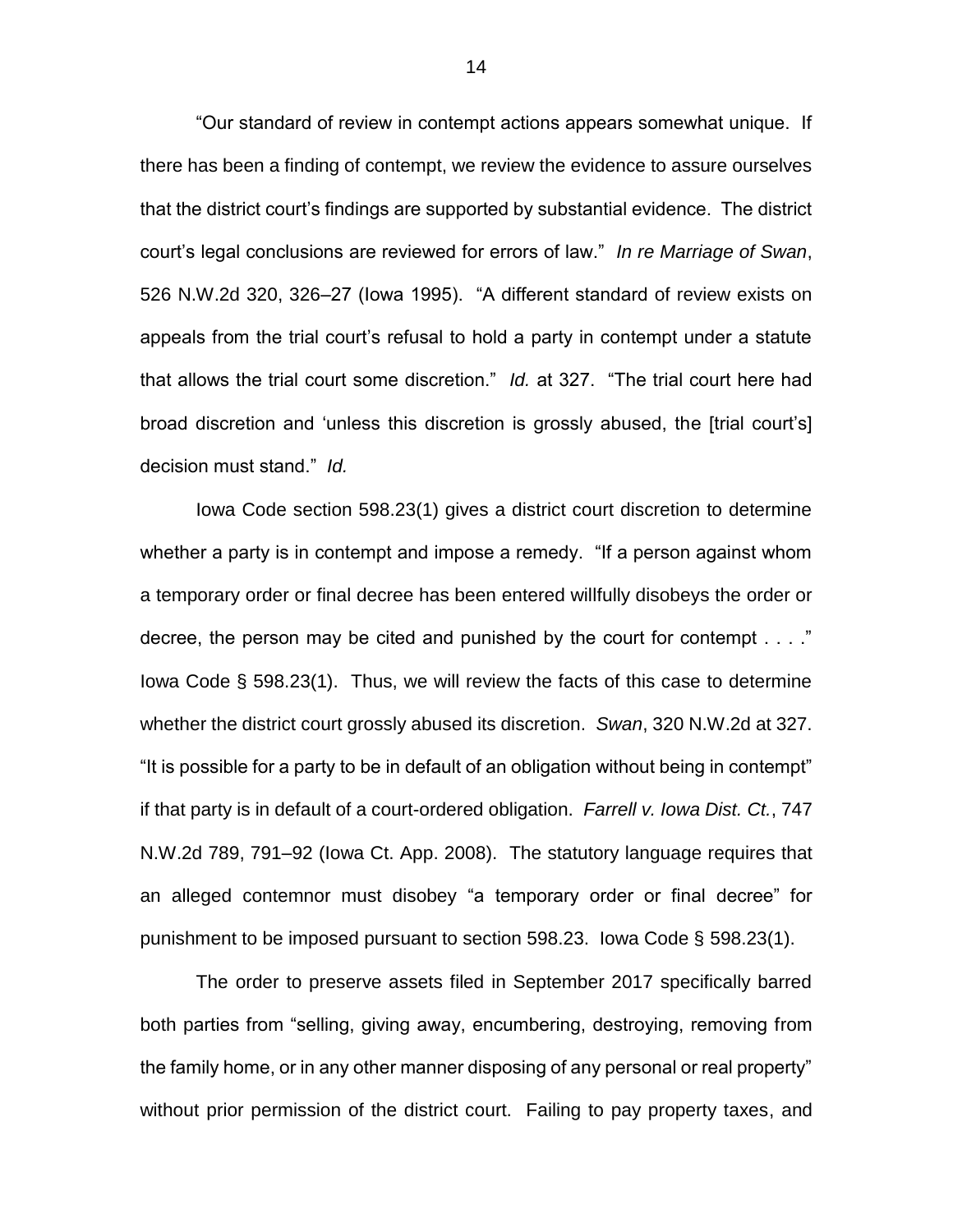thus subjecting the farm to tax sale, falls within the realm of the order to preserve assets. The property was held jointly and titled in both parties' names. Thus, even though the order to preserve assets was not filed until 2017, we find no gross abuse of discretion in the district court's findings that both parties were aware of their responsibility to pay the property taxes and that both parties were responsible for doing so. *See Swan*, 526 N.W.2d at 327. We find no gross abuse of discretion in the district court's order for Arnold to pay \$8969.50, half the delinquent taxes to redeem the property, to Heather.

D. Attorney Fees

Heather requests an award of appellate attorney fees.

Appellate attorney fees are not a matter of right, but rest in [the appellate] court's discretion. Factors to be considered in determining whether to award attorney fees include: "the needs of the party seeking the award, the ability of the other party to pay, and the relative merits of the appeal."

*In re Marriage of Okland*, 699 N.W.2d 260, 270 (Iowa 2005) (quoting *In re Marriage of Geil*, 509 N.W.2d 738, 743 (Iowa 1993)). Heather's appellate counsel submitted an affidavit requesting \$21,800.00 in appellate fees. Heather has been unemployed for several years and was successful on appeal. At this time, Heather receives spousal and child support and income from the Union County farm. Accordingly, we award Heather \$15,000.00 in attorney fees.

## **IV. Conclusion**

We affirm the district court's spousal- and child- support awards, finding the district court correctly calculated the parties' incomes. We also affirm the district court's calculation of assets Arnold dissipated and the default and remedy